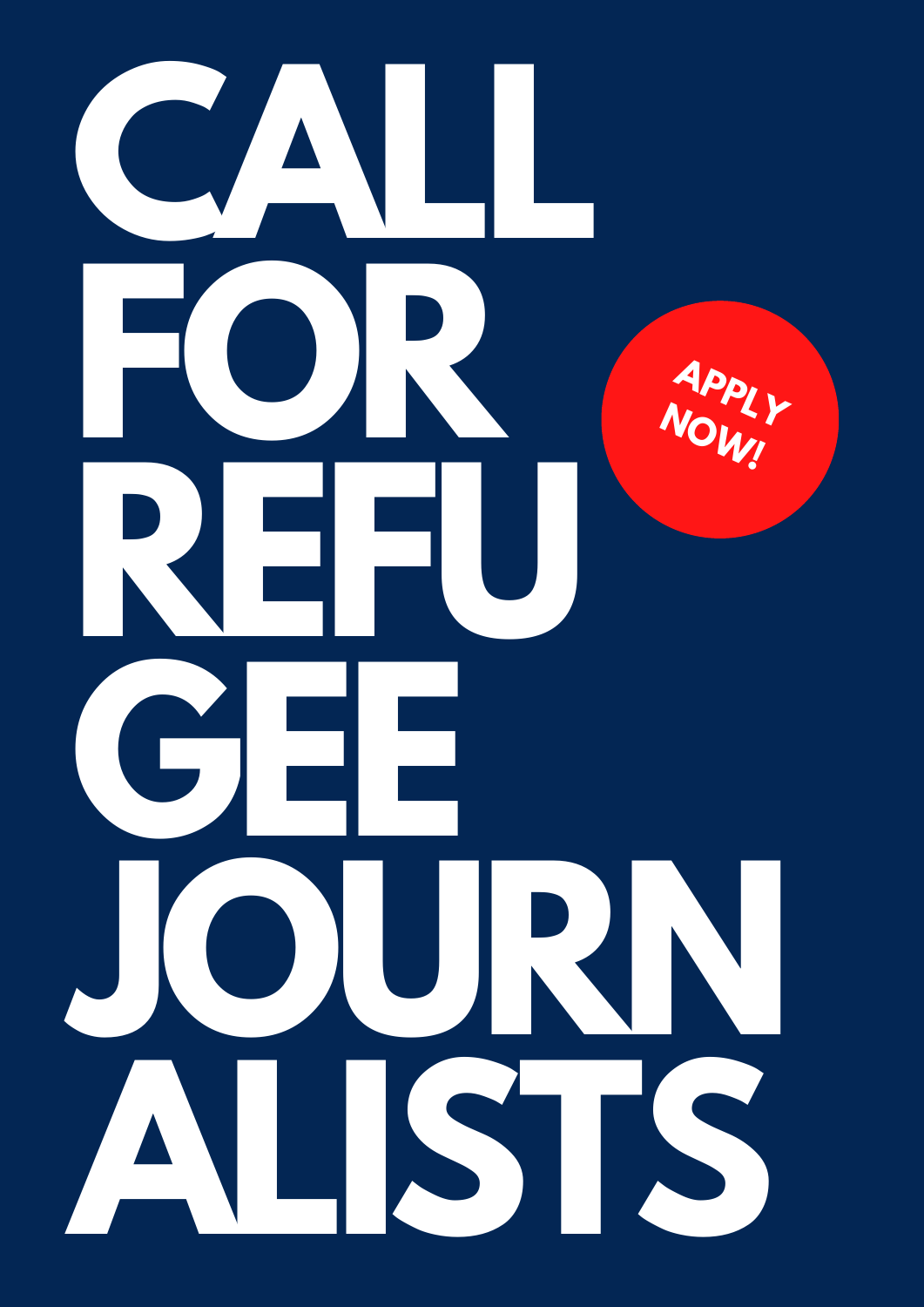# **JOURNALISTIC VOICES DIVERSIFIED**

**We are happy to announce the first pilot edition of Journalistic Voices Diversified, a programme dedicated to journalists with a refugee background based in Belgium and interested in progressing with their careers. Journalistic Voices Diversified is a collaboration between Are We Europe, Evens Foundation and Stichting Verhalende Journalistiek.**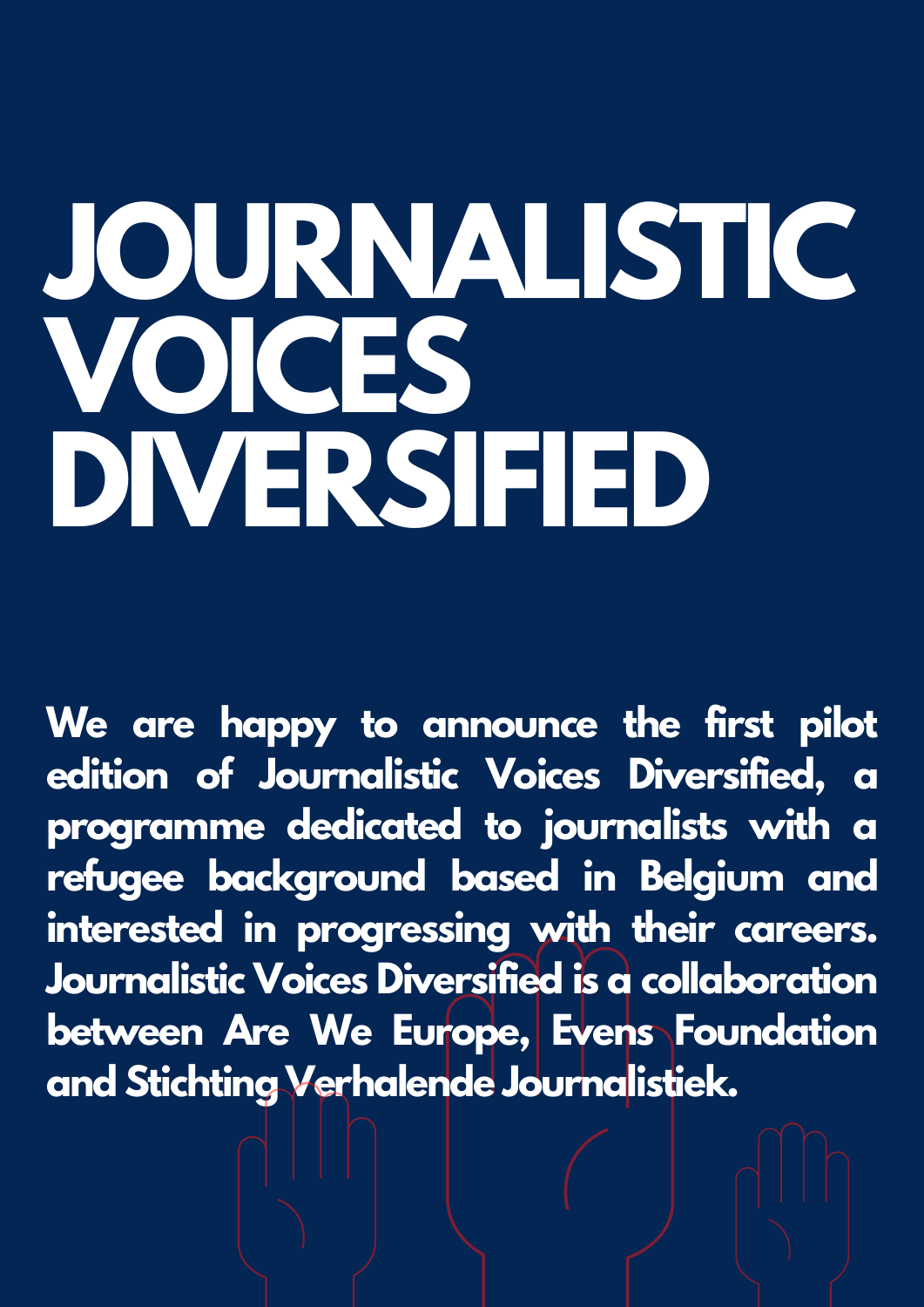#### **CONTEXT**

**With this project we aim to support refugee and exiled journalists to resume, progress or re-address their careers in Europe. Displaced journalists frequently enter Europe with a remarkable range of skills but they experience exclusion from employment circuits, cultural barriers and an overall impossibility to advance in their professional path.**

**With this programme we aspire to create an environment that could offer participants the opportunity to pursue their career in Europe through a temporary traineeship placement and mentoring. A specific focus will be put on narrative practises and immersive storytelling.**

#### **OFFER**

- **We offer a four-month part-time (2,5 days a week) traineeship at Are We Europe, during which the participants will resume their profession, acquire skills and produce new content. Trainees will receive an allowance of 800€ per month.**
- **A set of workshops will be created in collaboration with the Stichting Verhalende Journalistiek with the purpose of supporting participants to develop their storytelling techniques.**
- **Trainees will benefit from networking opportunities and will be associated with mentors who will help them cultivate their potential and direct their aspirations.**
- **All participants will attend the True Stories conference on narrative journalism scheduled in May 2022 in the Netherlands.**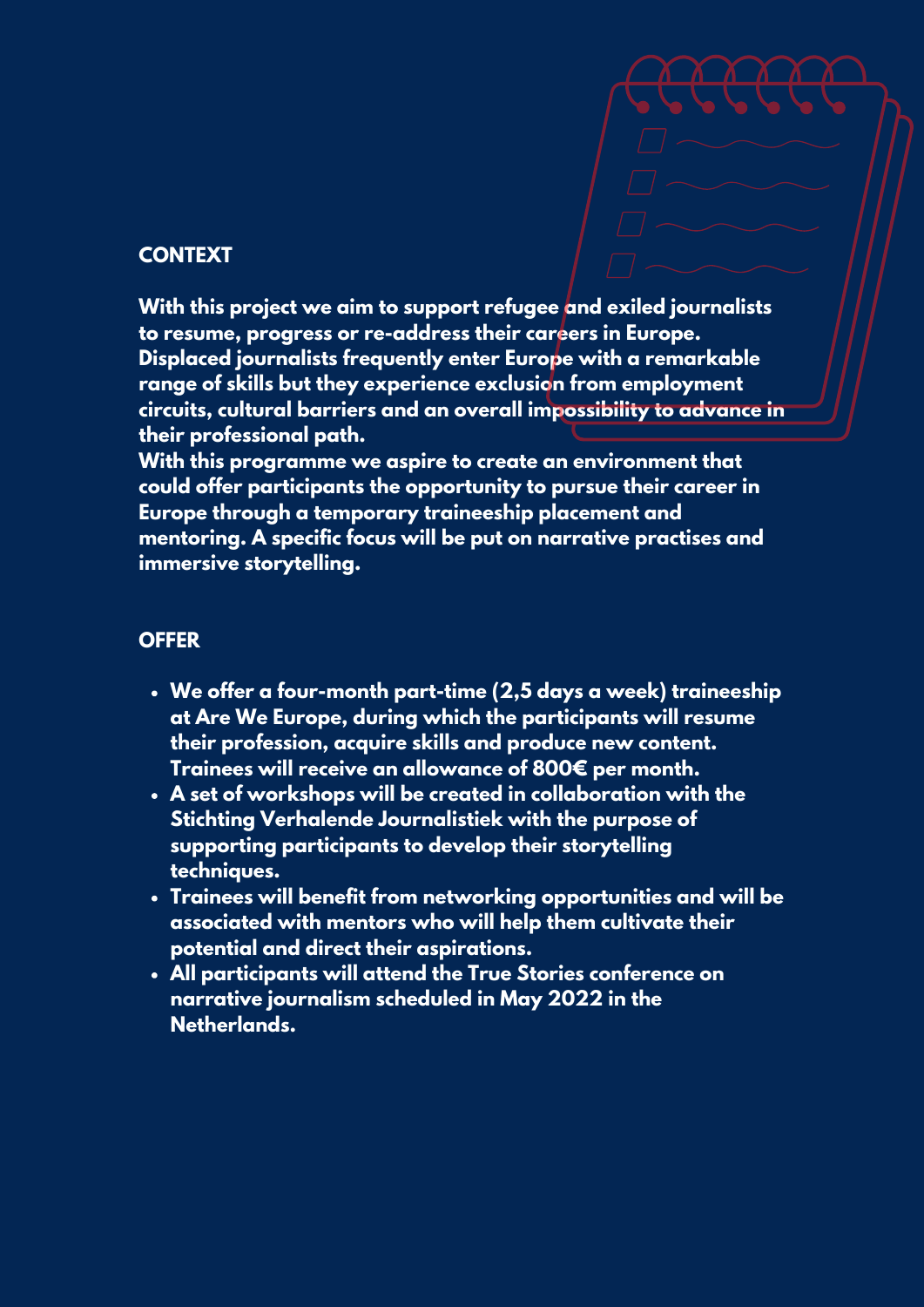# **ELIGIBILITY**

- **Have refugee status or refugee background and enjoy the right to receive a financial allowance in Belgium.**
- **Have previous experience and/or qualification in journalism and media. We encourage candidates from all fields to apply including: writers, multimedia and video journalists, photographers, graphic journalists and cartoonists.**
- **Have a good command of English.**
- **Be based in Belgium or be willing to independently relocate for the duration of the programme.**
- **Be available to engage in traineeship, workshops and mentorship sessions planned between mid-February and mid-June 2022.**

## **APPLICATIONS**

- **A complete CV including education and employment history and contact details of at least one referee.**
- **A portfolio including past work samples (with translations/subtitles if in any language other than English)**
- **A pitch in any format describing why you are interested in this programme, what are your expectations, which topics you would like to focus on during the traineeship and which news skills you wish to learn.**

**You can submit your candidacy until 7 February 2022, 23:59 CET by emailing all application material to federica.mantoan@evensfoundation.be**

**All applicants will be notified of the outcome by 20 February 2022.**